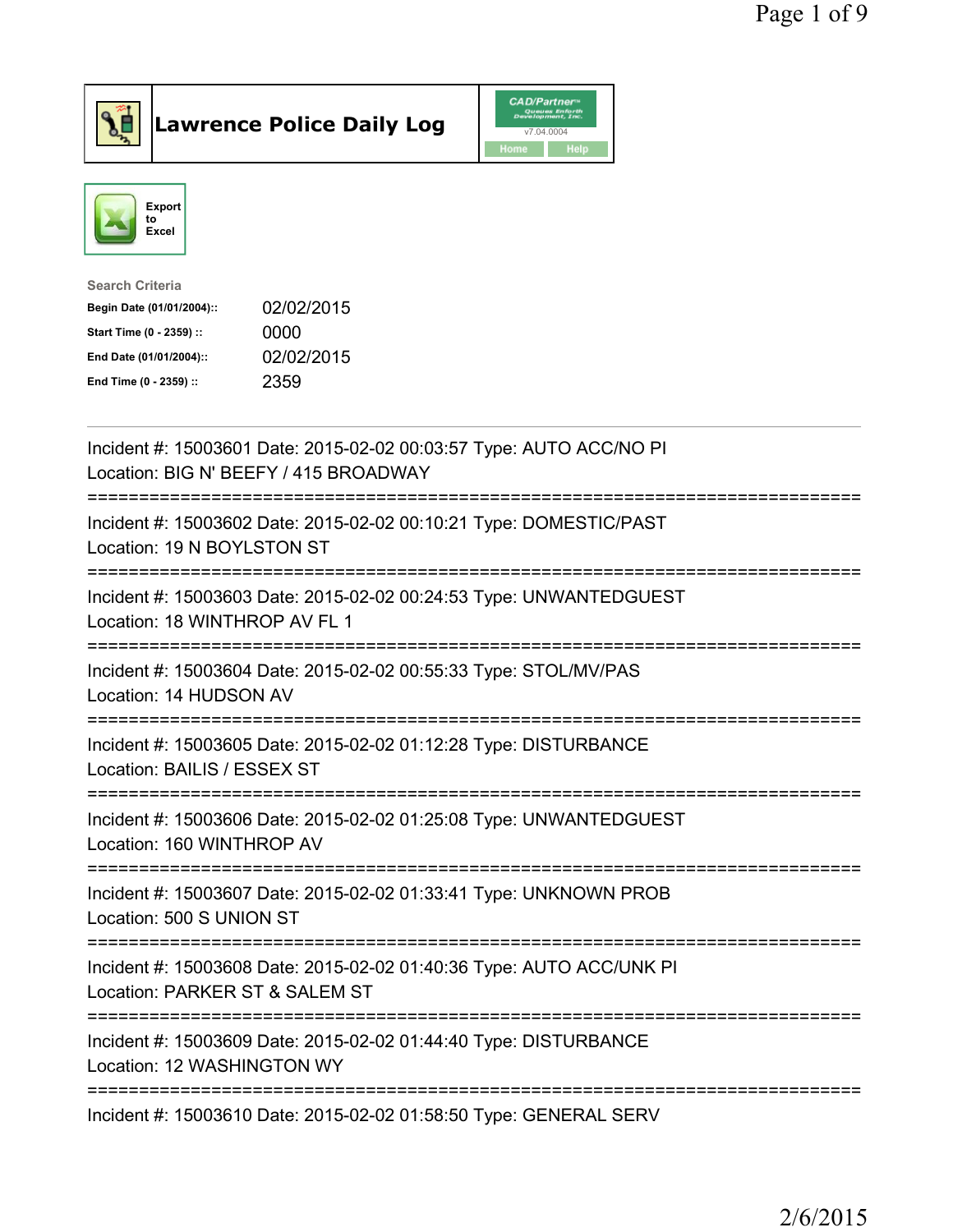| Location: 499 HAVERHILL ST<br>=====================                                                                                           |
|-----------------------------------------------------------------------------------------------------------------------------------------------|
| Incident #: 15003611 Date: 2015-02-02 02:02:43 Type: ALARM/BURG<br>Location: 136 WEST ST                                                      |
| Incident #: 15003612 Date: 2015-02-02 02:07:40 Type: M/V STOP<br>Location: HAMPSHIRE ST & METHUEN ST<br>===================================== |
| Incident #: 15003613 Date: 2015-02-02 02:16:12 Type: HIT & RUN M/V<br>Location: 55 SPRINGFIELD ST<br>=========================                |
| Incident #: 15003614 Date: 2015-02-02 02:18:07 Type: DISTURBANCE<br>Location: 1 GENERAL ST                                                    |
| =============================<br>Incident #: 15003615 Date: 2015-02-02 02:23:10 Type: TOW OF M/V<br>Location: 19 CRESCENT ST                  |
| Incident #: 15003616 Date: 2015-02-02 02:28:25 Type: DISTURBANCE<br>Location: 64 NEWBURY ST FL 1                                              |
| Incident #: 15003617 Date: 2015-02-02 02:36:35 Type: DOMESTIC/PROG<br>Location: 12 SALEM ST FL 3                                              |
| Incident #: 15003618 Date: 2015-02-02 02:58:16 Type: M/V STOP<br>Location: DRACUT ST & S BROADWAY                                             |
| Incident #: 15003619 Date: 2015-02-02 03:14:57 Type: AUTO ACC/NO PI<br>Location: 22 SARGENT ST                                                |
| Incident #: 15003620 Date: 2015-02-02 03:20:48 Type: ASSSIT AMBULANC<br>Location: 3 DURHAM ST                                                 |
| Incident #: 15003621 Date: 2015-02-02 03:25:18 Type: UNWANTEDGUEST<br>Location: 61 BRADFORD ST FL 3                                           |
| Incident #: 15003622 Date: 2015-02-02 05:27:36 Type: ALARMS<br>Location: VOLTEK / 100 SHEPARD ST                                              |
| Incident #: 15003623 Date: 2015-02-02 05:29:05 Type: AUTO ACC/NO PI<br>Location: ANDOVER ST & PARKER ST                                       |
| Incident #: 15003624 Date: 2015-02-02 06:02:14 Type: ALARMS<br>Location: SAUNDERS CROSSING / 11 DIAMOND ST                                    |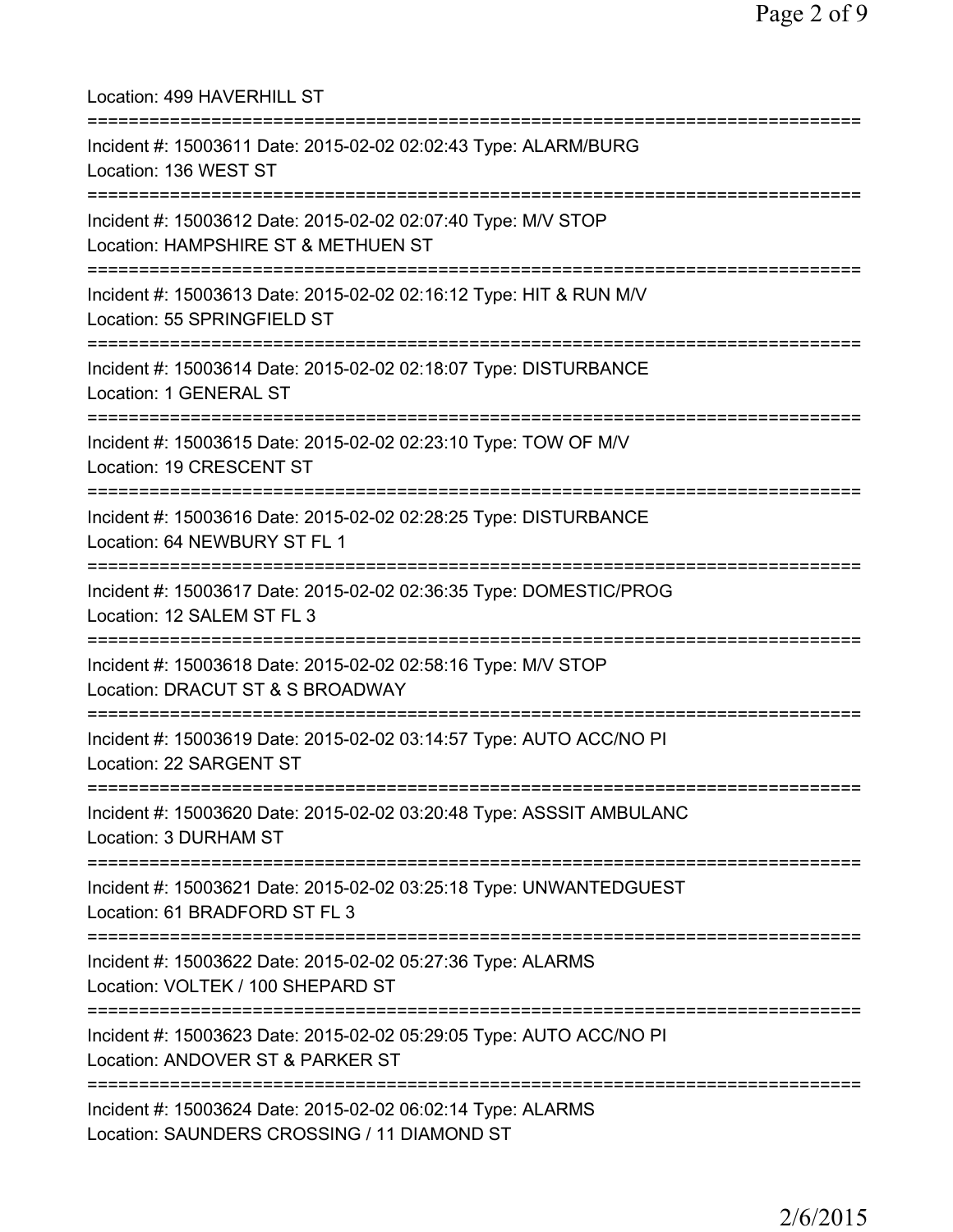| Incident #: 15003625 Date: 2015-02-02 06:09:31 Type: ALARMS<br>Location: PARTHUM SCHOOL / 258 E HAVERHILL ST                      |
|-----------------------------------------------------------------------------------------------------------------------------------|
| Incident #: 15003626 Date: 2015-02-02 06:40:47 Type: ALARMS<br>Location: METHODIST CHURCH / 207 HAVERHILL ST                      |
| Incident #: 15003627 Date: 2015-02-02 07:21:58 Type: MV/BLOCKING<br>Location: 15 MERRIMACK VIEW CT                                |
| Incident #: 15003628 Date: 2015-02-02 07:28:35 Type: HIT & RUN M/V<br>Location: 2 INMAN ST                                        |
| Incident #: 15003629 Date: 2015-02-02 07:59:33 Type: SUS PERS/MV<br>Location: 39 CLARKE ST                                        |
| Incident #: 15003630 Date: 2015-02-02 08:08:09 Type: TOW OF M/V<br>Location: HAFFNERS GAS STATION / 262 LAWRENCE ST               |
| Incident #: 15003631 Date: 2015-02-02 08:35:22 Type: MV/BLOCKING<br>Location: 7 FOREST ST                                         |
| Incident #: 15003632 Date: 2015-02-02 09:36:04 Type: SUS PERS/MV<br>Location: 44 OSGOOD ST<br>:================================== |
| Incident #: 15003633 Date: 2015-02-02 10:22:40 Type: TRESPASSING<br>Location: 479 S BROADWAY                                      |
| Incident #: 15003634 Date: 2015-02-02 10:30:34 Type: AUTO ACC/PI<br>Location: AUBURN ST & HAMPSHIRE ST                            |
| Incident #: 15003635 Date: 2015-02-02 10:33:14 Type: ALARMS<br>Location: 67 JACKSON ST                                            |
| Incident #: 15003636 Date: 2015-02-02 10:49:02 Type: UNWANTEDGUEST<br>Location: 245 BROADWAY                                      |
| Incident #: 15003637 Date: 2015-02-02 10:54:23 Type: CK WELL BEING<br>Location: HAVERHILL ST & PERRY AV                           |
| Incident #: 15003638 Date: 2015-02-02 11:08:15 Type: ALARM/BURG<br>Location: IDEAL BOX / 200 MERRIMACK ST                         |
|                                                                                                                                   |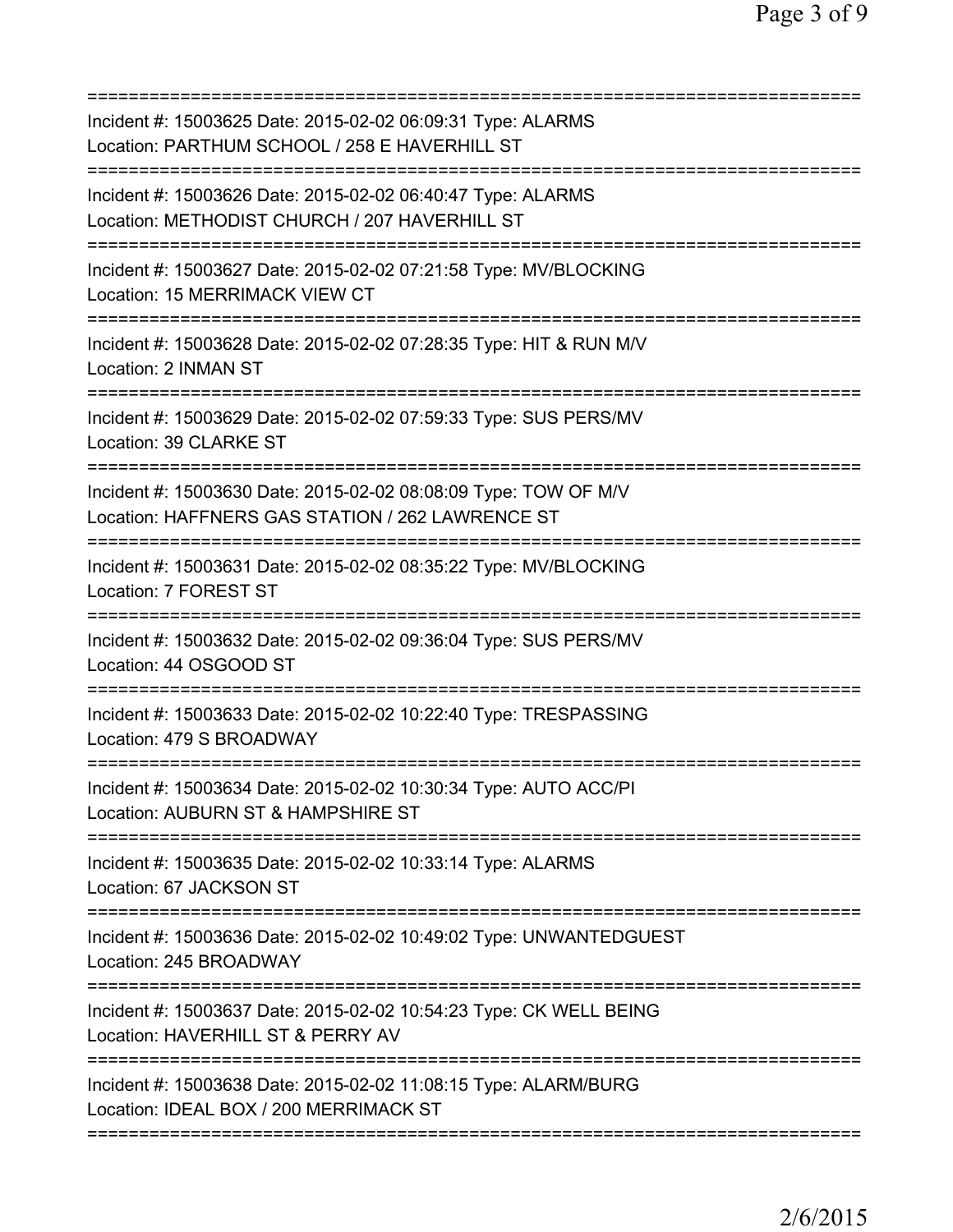| Incident #: 15003639 Date: 2015-02-02 11:08:30 Type: THREATS<br>Location: 2 APPLETON ST                                              |
|--------------------------------------------------------------------------------------------------------------------------------------|
| Incident #: 15003640 Date: 2015-02-02 11:20:23 Type: DOMESTIC/PAST<br>Location: 312 WATER ST #17                                     |
| Incident #: 15003641 Date: 2015-02-02 11:24:05 Type: MEDIC SUPPORT<br>Location: 211 E HAVERHILL ST                                   |
| Incident #: 15003642 Date: 2015-02-02 11:45:15 Type: MV/BLOCKING<br>Location: HAVERHILL ST & WARREN ST                               |
| Incident #: 15003643 Date: 2015-02-02 12:19:36 Type: ALARM/BURG<br>Location: ST MARY'S CEMETARY GARAGE / 29 BARKER ST                |
| Incident #: 15003644 Date: 2015-02-02 12:22:47 Type: SUS PERS/MV<br>Location: 33 LYNN ST                                             |
| Incident #: 15003645 Date: 2015-02-02 12:28:19 Type: VIO CITY ORD<br>Location: 39 FALMOUTH ST<br>;================================== |
| Incident #: 15003646 Date: 2015-02-02 12:48:21 Type: MV/BLOCKING<br>Location: HAMPSHIRE ST & LOWELL ST                               |
| Incident #: 15003647 Date: 2015-02-02 12:57:13 Type: MV/BLOCKING<br>Location: 219 LAWRENCE ST                                        |
| Incident #: 15003648 Date: 2015-02-02 13:14:56 Type: HIT & RUN M/V<br>Location: 170 ANDOVER ST                                       |
| ======================<br>Incident #: 15003649 Date: 2015-02-02 13:49:32 Type: DISTURBANCE<br>Location: 238 LAWRENCE ST              |
| Incident #: 15003651 Date: 2015-02-02 13:49:38 Type: AUTO ACC/NO PI<br>Location: 242 HAVERHILL ST                                    |
| Incident #: 15003650 Date: 2015-02-02 13:52:10 Type: CRUISER ACCID<br>Location: DURHAM ST & S BROADWAY                               |
| Incident #: 15003652 Date: 2015-02-02 14:18:07 Type: MV/BLOCKING<br>Location: HILLTOP AV                                             |
| =========<br>Incident #: 15003653 Date: 2015-02-02 14:32:48 Type: MEDIC SUPPORT                                                      |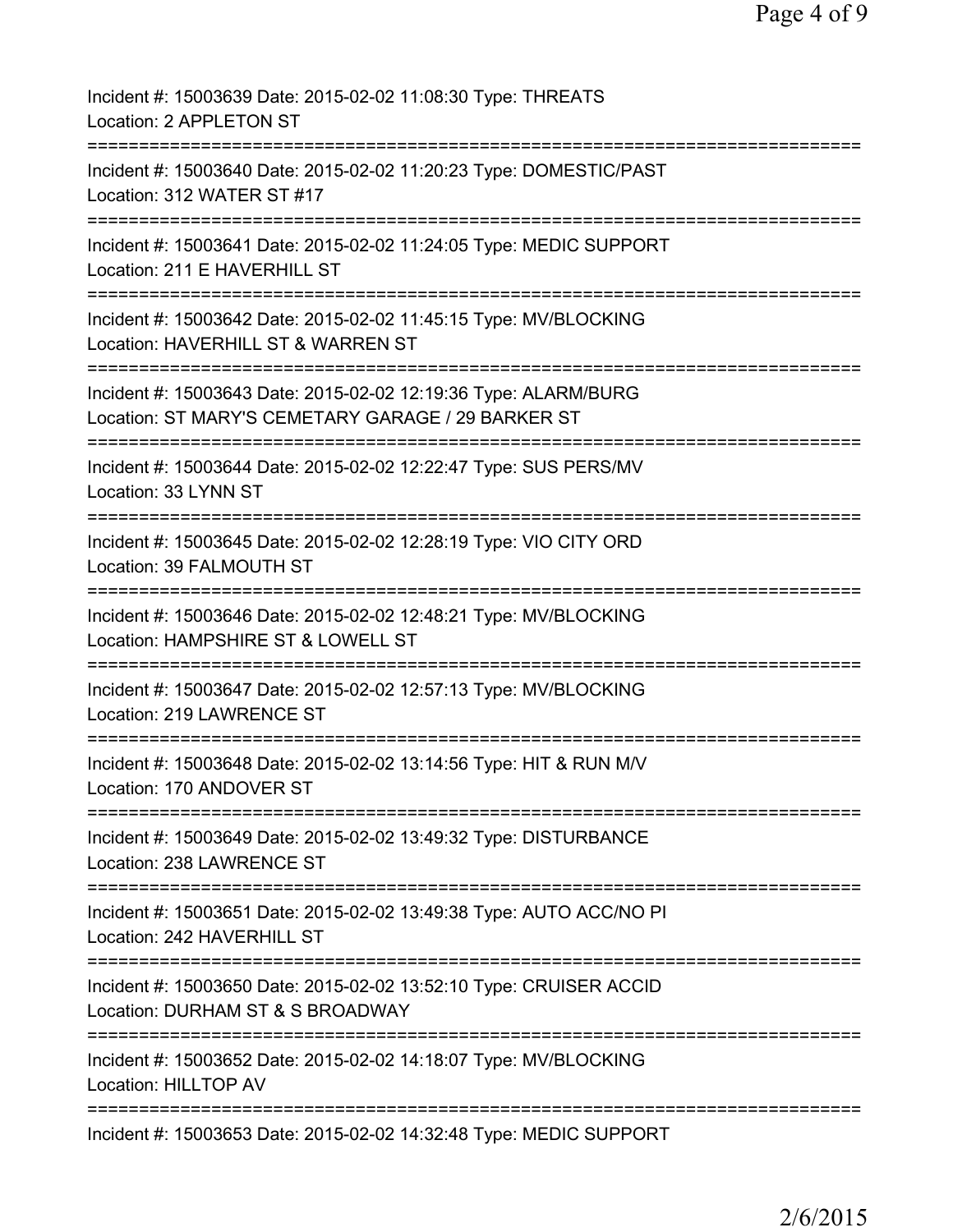Location: 71 SALEM ST #B FL 1ST =========================================================================== Incident #: 15003654 Date: 2015-02-02 14:37:18 Type: ALARM/HOLD Location: SENSE MENS WEAR / 192 BROADWAY =========================================================================== Incident #: 15003655 Date: 2015-02-02 14:40:33 Type: TOW OF M/V Location: 198 ESSEX ST =========================================================================== Incident #: 15003656 Date: 2015-02-02 14:48:10 Type: CK WELL BEING Location: 272 E HAVERHILL ST #24 =========================================================================== Incident #: 15003657 Date: 2015-02-02 14:48:11 Type: VIO CITY ORD Location: 90 SALEM ST =========================================================================== Incident #: 15003658 Date: 2015-02-02 14:52:16 Type: TOW OF M/V Location: 38 BRADFORD ST =========================================================================== Incident #: 15003659 Date: 2015-02-02 14:54:54 Type: MEDIC SUPPORT Location: 12 BRADFORD PL #1ST =========================================================================== Incident #: 15003660 Date: 2015-02-02 15:25:32 Type: CK WELL BEING Location: 70 MIDDLEBURY ST =========================================================================== Incident #: 15003661 Date: 2015-02-02 15:36:58 Type: MV/BLOCKING Location: MERRIMACK ST & S UNION ST =========================================================================== Incident #: 15003662 Date: 2015-02-02 15:42:22 Type: UNWANTEDGUEST Location: 274 E HAVERHILL ST #12 =========================================================================== Incident #: 15003669 Date: 2015-02-02 15:43:45 Type: LOST PROPERTY Location: 90 LOWELL ST =========================================================================== Incident #: 15003663 Date: 2015-02-02 15:51:49 Type: SUS PERS/MV Location: 114 BAILEY ST =========================================================================== Incident #: 15003664 Date: 2015-02-02 15:52:05 Type: AUTO ACC/NO PI Location: ANDOVER ST & WINTHROP AV =========================================================================== Incident #: 15003665 Date: 2015-02-02 15:53:22 Type: AUTO ACC/UNK PI Location: BOSTON MARKET / 435 WINTHROP AV =========================================================================== Incident #: 15003667 Date: 2015-02-02 15:55:46 Type: E911 HANGUP Location: 172 LAWRENCE ST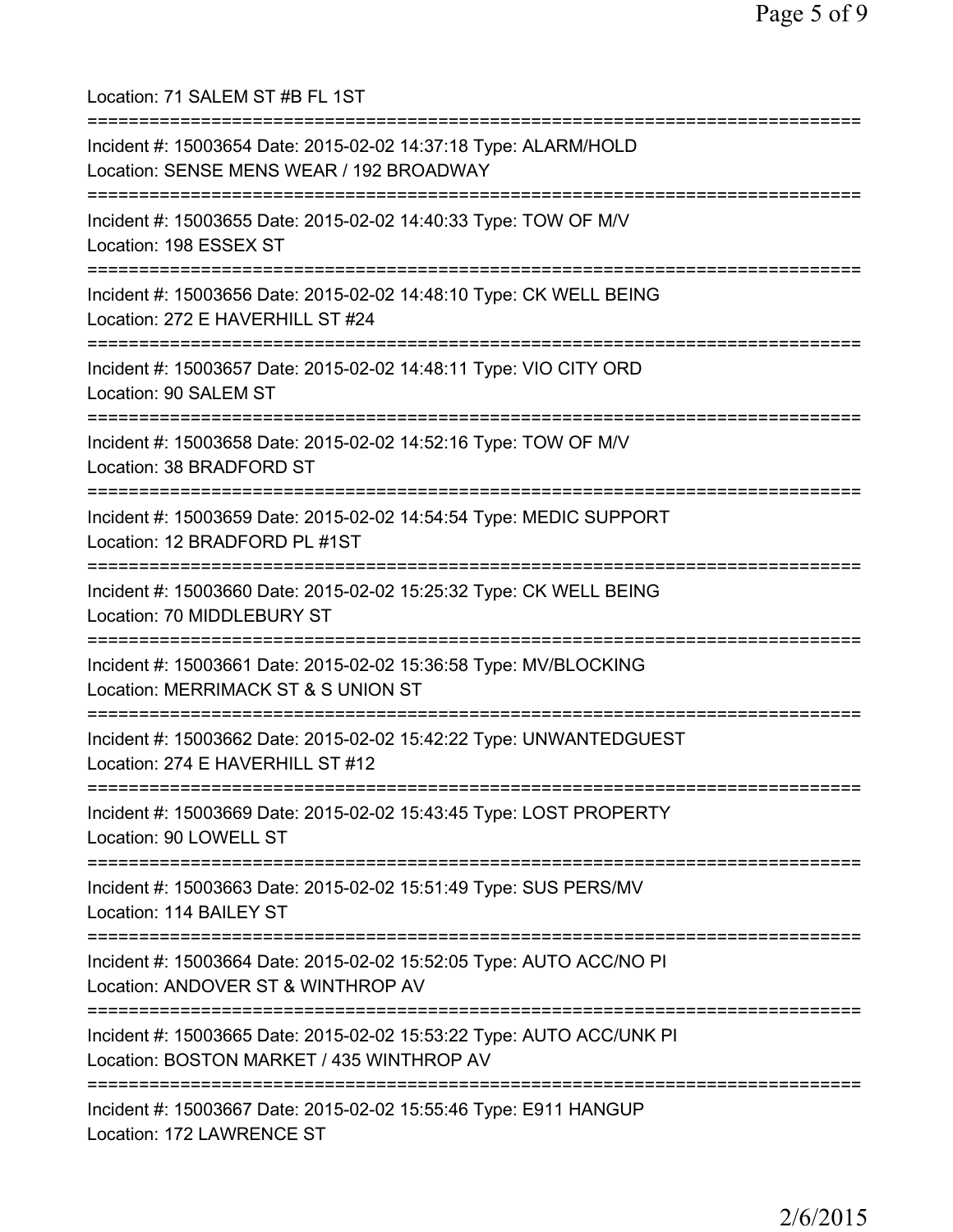| Incident #: 15003666 Date: 2015-02-02 15:56:48 Type: DISTURBANCE<br>Location: 178 WATER ST                                                  |
|---------------------------------------------------------------------------------------------------------------------------------------------|
| Incident #: 15003668 Date: 2015-02-02 16:02:42 Type: VIO CITY ORD<br>Location: 297 ERVING AV                                                |
| Incident #: 15003670 Date: 2015-02-02 16:19:10 Type: ALARMS<br>Location: PORTUGUESE A SALAZAR CLUB / 2 SARATOGA ST                          |
| Incident #: 15003671 Date: 2015-02-02 16:21:09 Type: AUTO ACC/NO PI<br>Location: MYRTLE ST & SARATOGA ST                                    |
| Incident #: 15003672 Date: 2015-02-02 16:21:51 Type: DOMESTIC/PROG<br>Location: 19 N BOYLSTON ST                                            |
| Incident #: 15003673 Date: 2015-02-02 16:24:09 Type: ASSIST FIRE<br>Location: 202 LAWRENCE ST                                               |
| Incident #: 15003674 Date: 2015-02-02 16:29:40 Type: ALARM/BURG<br>Location: LITTLE CAR CARE / 20 EMBANKMENT RD<br>======================== |
| Incident #: 15003675 Date: 2015-02-02 16:53:58 Type: ALARMS<br>Location: 1 RIVER POINTE WY                                                  |
| Incident #: 15003676 Date: 2015-02-02 17:08:15 Type: DISABLED MV<br>Location: 182 JACKSON ST                                                |
| Incident #: 15003677 Date: 2015-02-02 17:15:55 Type: DISABLED MV<br>Location: ANDOVER ST & BLANCHARD ST                                     |
| ;==================================<br>Incident #: 15003678 Date: 2015-02-02 17:29:20 Type: MV/BLOCKING<br>Location: 36 FOREST ST           |
| Incident #: 15003679 Date: 2015-02-02 17:40:37 Type: AUTO ACC/PI<br>Location: PHILLIPS ST & SALEM ST                                        |
| Incident #: 15003680 Date: 2015-02-02 17:47:16 Type: SUICIDE ATTEMPT<br>Location: 337 AMES ST                                               |
| Incident #: 15003681 Date: 2015-02-02 18:05:06 Type: ALARM/BURG<br>Location: SHALOM AUTO SALES / 57 MERRIMACK ST                            |
|                                                                                                                                             |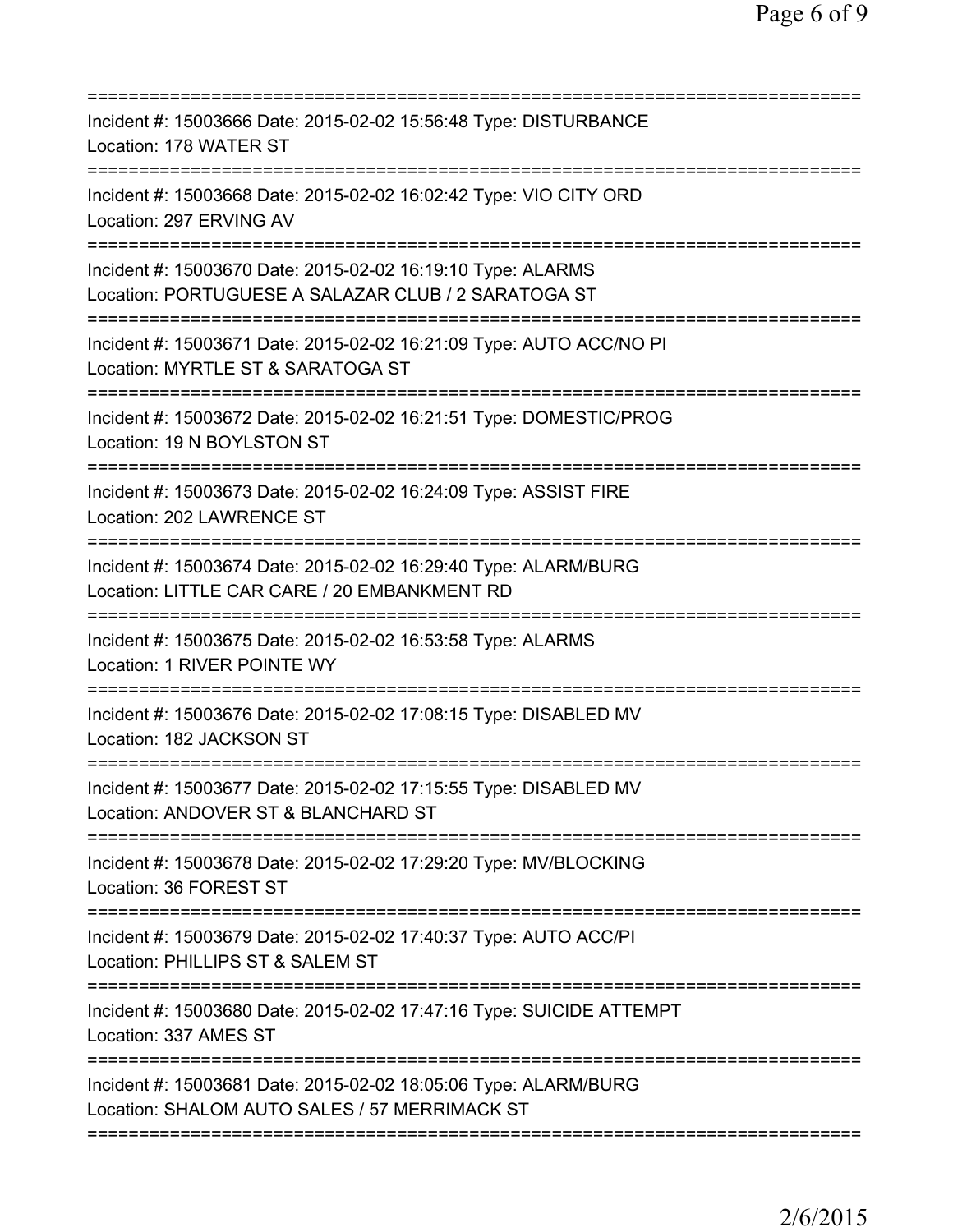| Incident #: 15003682 Date: 2015-02-02 18:12:54 Type: MV/BLOCKING<br>Location: 10 CORNISH ST                 |
|-------------------------------------------------------------------------------------------------------------|
| Incident #: 15003683 Date: 2015-02-02 18:18:50 Type: ABAND MV<br>Location: MARKET ST & SALEM ST             |
| Incident #: 15003684 Date: 2015-02-02 18:22:27 Type: AUTO ACC/UNK PI<br>Location: RESERVOIR ST & CEMETARY   |
| Incident #: 15003685 Date: 2015-02-02 18:22:44 Type: MV/BLOCKING<br>Location: 22 SARGENT ST                 |
| Incident #: 15003686 Date: 2015-02-02 18:29:30 Type: MV/BLOCKING<br>Location: ERVING AV & MYRTLE CT         |
| Incident #: 15003687 Date: 2015-02-02 18:30:52 Type: AUTO ACC/NO PI<br>Location: HIGHGATE ST & RESERVOIR ST |
| Incident #: 15003688 Date: 2015-02-02 18:42:28 Type: STOL/MV/PAS<br>Location: 448 S UNION ST                |
| Incident #: 15003689 Date: 2015-02-02 18:49:38 Type: TOW OF M/V<br>Location: 8 WOODLAND ST                  |
| Incident #: 15003691 Date: 2015-02-02 19:21:18 Type: B&E/PROG<br>Location: OAK ST & SHORT ST                |
| Incident #: 15003690 Date: 2015-02-02 19:22:06 Type: AUTO ACC/UNK PI<br>Location: 145 LAWRENCE ST           |
| Incident #: 15003692 Date: 2015-02-02 19:48:52 Type: GENERAL SERV<br>Location: 380 MARKET ST                |
| Incident #: 15003693 Date: 2015-02-02 19:55:38 Type: ALARM/BURG<br>Location: WEST STREET AUTO / 136 WEST ST |
| Incident #: 15003694 Date: 2015-02-02 20:04:35 Type: TOW OF M/V<br>Location: 21 FOREST ST                   |
| Incident #: 15003695 Date: 2015-02-02 20:09:52 Type: B&E/PAST<br>Location: 67 WARWICK ST                    |
| Incident #: 15003696 Date: 2015-02-02 20:19:29 Type: MV/BLOCKING                                            |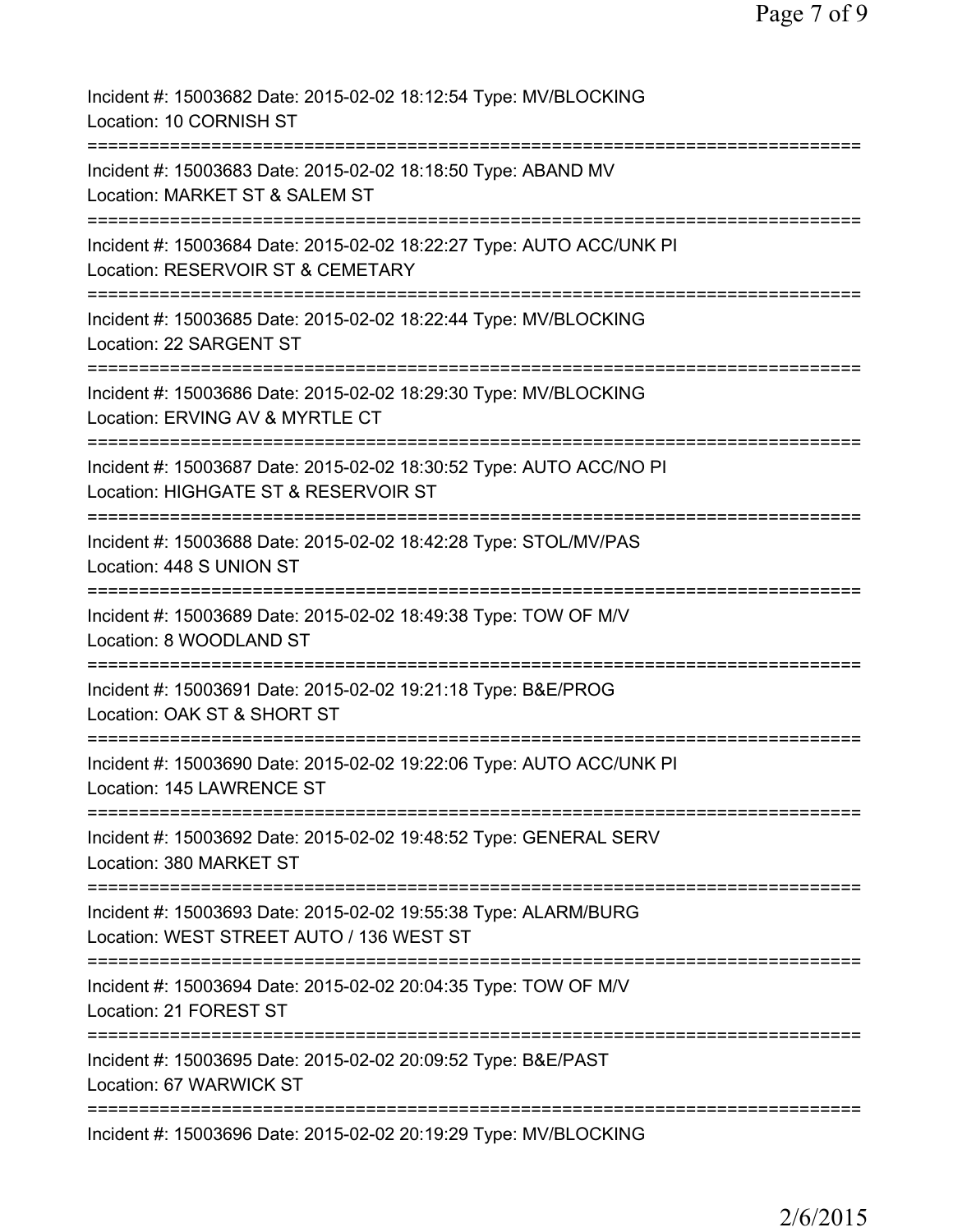| Location: 175 ABBOTT ST                                                                                         |
|-----------------------------------------------------------------------------------------------------------------|
| Incident #: 15003697 Date: 2015-02-02 21:27:45 Type: GENERAL SERV<br>Location: 64 PLEASANT ST                   |
| Incident #: 15003698 Date: 2015-02-02 21:32:06 Type: SUS PERS/MV<br>Location: 16 DURHAM ST                      |
| Incident #: 15003699 Date: 2015-02-02 21:33:36 Type: TOW OF M/V<br>Location: 61 EUTAW ST                        |
| Incident #: 15003700 Date: 2015-02-02 21:36:35 Type: HIT & RUN M/V<br>Location: 53 WOODLAND ST                  |
| Incident #: 15003701 Date: 2015-02-02 21:57:24 Type: DISTURBANCE<br>Location: AMES ST & WATER ST                |
| Incident #: 15003702 Date: 2015-02-02 22:06:00 Type: HIT & RUN M/V<br>Location: 32 GROTON ST                    |
| Incident #: 15003703 Date: 2015-02-02 22:22:27 Type: ALARM/BURG<br>Location: 2 COMMONWEALTH DR                  |
| Incident #: 15003704 Date: 2015-02-02 22:28:06 Type: DISTURBANCE<br>Location: 43 SPRINGFIELD ST FL 3            |
| Incident #: 15003705 Date: 2015-02-02 22:42:15 Type: ALARM/BURG<br>Location: TRIPOLI BAKERY INC / 106 COMMON ST |
| Incident #: 15003706 Date: 2015-02-02 22:50:05 Type: TOW OF M/V<br>Location: AVON ST & JACKSON ST               |
| Incident #: 15003707 Date: 2015-02-02 22:59:42 Type: HIT & RUN M/V<br>Location: 47 MAY ST                       |
| Incident #: 15003708 Date: 2015-02-02 23:45:35 Type: ROBBERY ARMED<br>Location: 69 KINGSTON ST FL 3             |
| Incident #: 15003709 Date: 2015-02-02 23:48:19 Type: B&E/PAST<br>Location: 304 JACKSON ST                       |
|                                                                                                                 |

327 record(s)